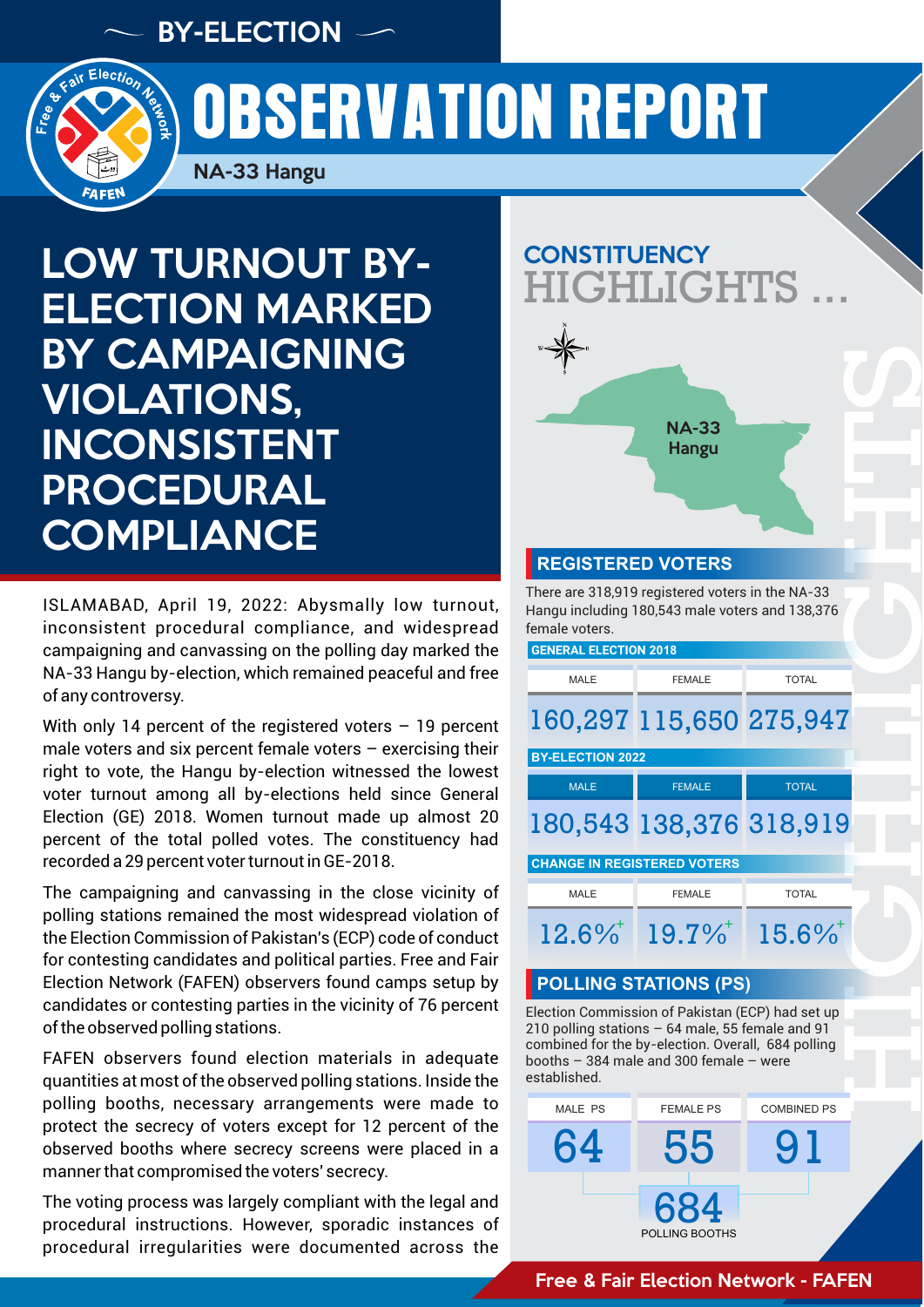observed polling stations. At 24 percent of the observed polling stations, FAFEN observers reported instances of voters being turned away as their names were not listed on the electoral roll, indicating issues with either the polling scheme or lack of voter information particularly regarding the use of ECP 8300 service. According to observers, the security officials were allowing voters to enter the polling stations only after checking their National Identity Cards (NICs) outside 81 percent, and voter parchis outside 57 percent of the observed polling stations, a responsibility that is not assigned to them. The Election Commission may clarify the role of the police and security officials on guard outside the polling stations in their code of conduct.

#### **TIMELINE OF ELECTIONS**



The compliance with the due procedure for closing of the poll and ballot counting process was noted to be varied across the polling stations. The ballots at 39 percent of the observed polling stations were counted with open doors, compromising the security of the process. Following the preparation of results, the polling officials provided copies of Form-45 (Result of the Count) to the polling agents in 83 percent of the observed polling stations, but they did not paste it at a conspicuous place outside the polling station building for public inspection in case of 44 percent polling stations, an area which needs further emphasis in the training of Presiding Officers. Moreover, the polling agents/candidates refused to sign forms 45 and 46 (Ballot Paper Account) each at 11 percent of the observed polling stations.

The ECP had set up 210 polling stations, assigning more than 1,200 voters to 156 (74 percent) polling station, which is a legally recommended limit of voters assigned to a polling station. Moreover, FAFEN observers reported more than one polling booth in the same room at 35 (39 percent) polling stations making the polling space congested for voters.

FAFEN had deployed a total of 33 non-partisan, trained and duly accredited observers including 24 men and nine women. This report is based on the observation of polling process at 222 polling booths of 89 polling stations and the counting process at 18 polling stations.

Three political parties i.e. Pakistan Tehreek-e-Insaf (PTI), Jamiat Ulema-e-Islam Pakistan (JUI-P) and Awami National Party

### **CONSTITUENCY GHT.IGHTS**

2

#### **MAJOR POLITICAL PARTIES**

As many as 5 candidates including representatives of PTI, ANP, JUI-P and two contested as independent in the by-election.



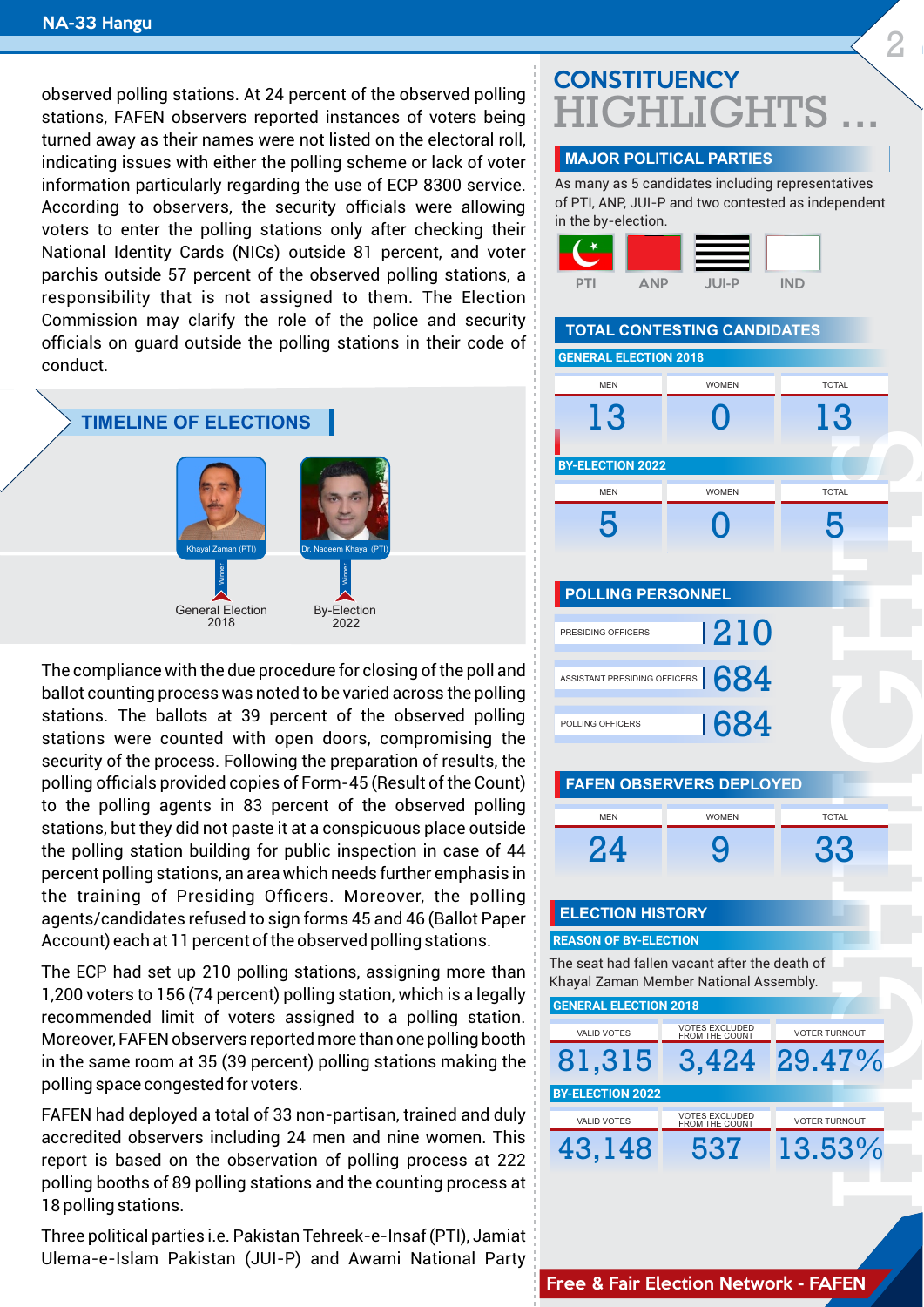(ANP) had fielded their candidates for NA-33 Hangu by-election while two candidates ran independently. According to the ECP result, the largest votes share (48.7 percent) was bagged by PTI candidate, followed by the JUI-P (42.8 percent) and ANP (7.8) percent. The independent candidates secured 0.7 percent of the polled votes. A comparison of votes polled to two main contenders (PTI and JUI-P) during GE-2018 and recent by-election shows a marked increase in PTI's vote share, which rose from 36.9 percent in 2018 to 48.7 percent in 2022 while JUI-P's vote share also increased from 36.0 percent to 42.8 percent in 2022 by-election. According to FORM-47 (Provisional Consolidated Statement of the Results of the Count), a total 537 votes were excluded from the count.

During the General Election 2018, Mr. Khayal Zaman had won this constituency on PTI's ticket by securing 28,819 polled votes while the JUI-P Attiq-ur-Rehman was declared as runner-up candidate by securing 27,968 polled votes. The seat had fallen vacant due to the death of Mr. Kahyal Zaman on February 14, 2022. The winner in the by-election is son of the deceased legislator.

FAFEN observations of NA-33 Hangu by-election are documented under following sections:

#### **1. Campaigning and Canvassing**

The election code of conduct prohibits campaigning and canvassing inside and around polling stations on the Election-day. The prohibition was observed to be effectively enforced inside most of the polling stations; however, its compliance outside the polling station buildings appeared to be weak. FAFEN observers did not witness any campaign materials inside 98 percent of the observed polling stations. The remaining two percent of the observed polling stations were noted to have candidates' or political parties' campaign materials affixed on their walls or being distributed inside the polling station.

FAFEN observers reported the presence of political parties or candidates' camps in the close vicinity of three quarters (76 percent) of the observed polling stations. Nearly 18 percent of these camps also had armed personnel present at the time of observation. In 35 percent of these camps, campaign materials such as stickers, badges, caps were being distributed among the voters. Moreover, 59 percent of these camps were observed to be distributing voter-chits (parchis). These chits state the serial number of the voter on the electoral roll and are usually issued from parties or candidates' camps outside the PS.

 $\frac{1}{\text{splaying}}$ Moreover, 56 percent of these camps were displaying campaign materials. In another violation of the code of conduct, candidates- and political parties-supported transport services were being provided to potential voters outside 52 percent polling stations.

#### **curity 2. Electoral Violence and Conduct of Security Personnel**

GFAFEN<br>violence<br>servers<br>in two The ECP had sought support from the local police for the security arrangements on the polling day. FAFEN observers did not report any major incident of violence from the constituency. However, FAFEN observers reported two instances of verbal clashes in two separate polling stations. The behavior of the security officials was generally observed to be welcoming and supportive towards voters at most of the polling stations except 10 percent where the security officials were observed to be treating voters harshly.

#### **3. Voting Process**

issues of voter management. Moreover, the observers<br>reported that the polling staff took undue breaks at four<br>percent of the observed polling stations. Undue breaks Inside the polling booths without any major violations<br>of the due process. The polling process was observed FAFEN observers reported smooth voting processes inside the polling booths without any major violations to be organized at 98 percent polling stations while the remaining two percent polling stations faced minor reported that the polling staff took undue breaks at four percent of the observed polling stations. Undue breaks might lead to long queues and overcrowding at polling stations.

nsts at<br>y voters<br>and ECP<br>e of the o be in<br>booths<br>secrecy The election materials were also observed to be in adequate quantities at most of the 222 polling booths observed across 89 polling stations; however, secrecy screens were observed to be missing at five percent of the observed polling booths, indelible ink at four percent, stamp pads at nine percent, and voter lists at seven percent, nine-matrix stamp to be used by voters for marking ballot papers at three percent, and ECP official stamp used for marking the backside of the ballot paper at eight percent.

oreover,<br>owed to<br>to any<br>seated screens to protect voters secrecy at 88 percent or the<br>polling booths where they were available. However, 12 The polling staff had appropriately set up the secrecy screens to protect voters' secrecy at 88 percent of the percent of these screens were reported to have been set up in such a way that allowed people in the polling booth to see the voters marking their ballot papers. Moreover, authorized polling agents – who were legally allowed to witness the polling process and object to any irregularity as defined under the law – were seated appropriately inside the polling booths at 91

3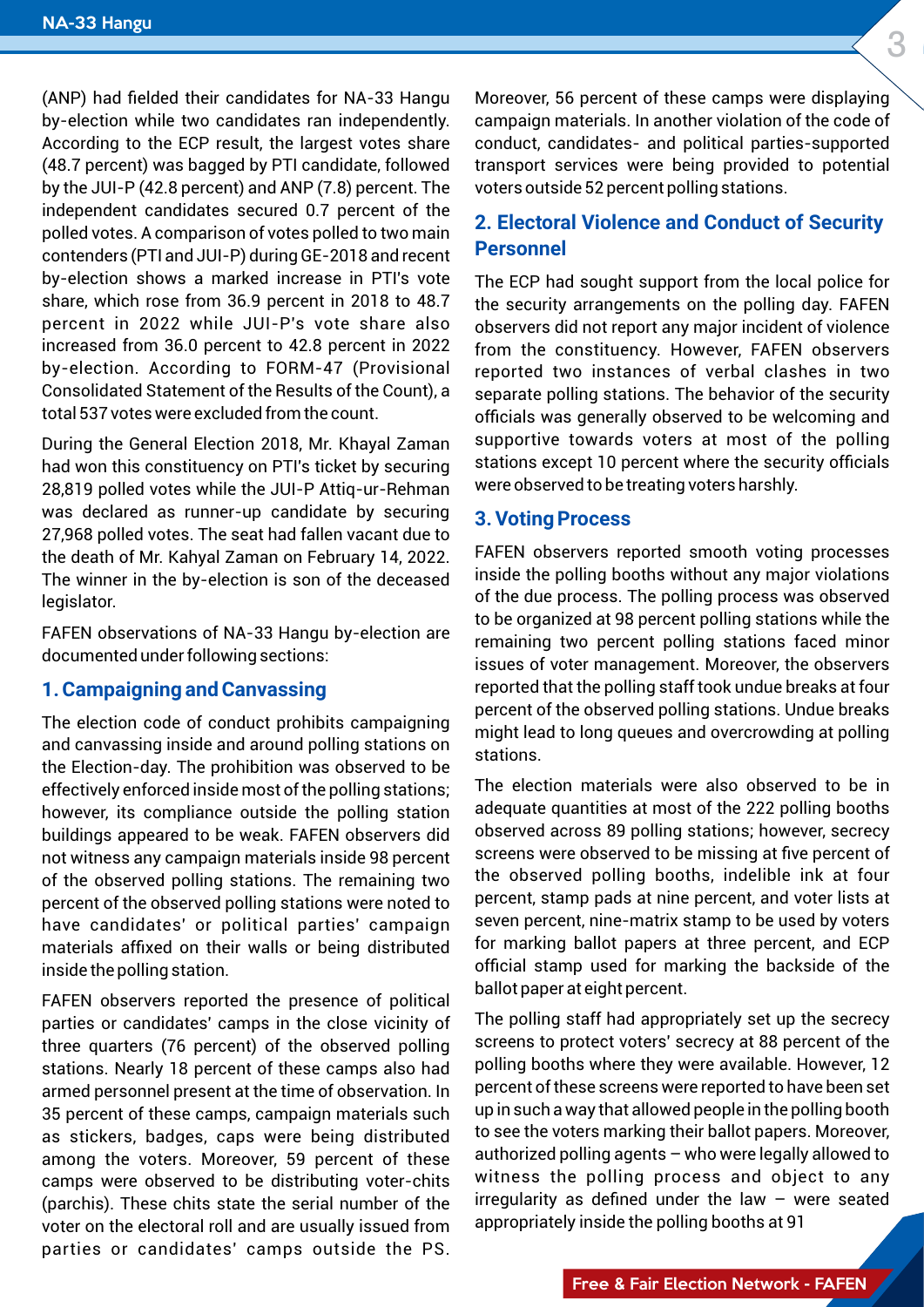percent booths and were able to observe the entire polling process firsthand.

FAFEN observed the voter identification and ballot issuance processes of 285 voters at 89 polling stations – up to four voters at each polling station. According to observers, the compliance with the legally required voter identification process by the polling officers varied across the observed polling stations. The polling officers were not checking the indelible ink on the hands of incoming voters in 12 percent instances, calling out loud the name of voters at 13 percent instances, crossing the voters' particulars voter lists after their verification in four percent instances, and obtaining the voters' thumb impression on voter list in four percent instances.

Similarly, the compliance by the APOs with the legal and regulatory requirements for issuance of ballot papers also varied across the observed polling stations. APOs were skipping the key entries on the counterfoil – serial number and NIC number of voters, thumb impression of voters, official stamp  $-$  in one percent of the observed instances. Moreover, APOs were not marking the back of the ballot paper with their signatures in four percent instances.

FAFEN observers reported two instances where voters were allowed to cast their votes on presenting photocopy of their NICs. The observers at 24 percent polling stations saw voters being sent away without casting their votes because their votes were not registered at the polling station. In addition, the observers reported instances of voters being barred to cast vote with expired original NIC and voters being allowed to cast their vote despite refusing to mark their thumb impression on the counterfoil in one percent of the polling stations. Moreover, the observers noticed unauthorized persons accompanying the voters behind the secrecy screen at six percent polling stations.

The observers reported that the security officials were allowing voters to enter the polling stations only after checking NICs outside 81 percent and voter parchis outside 57 percent of the observed polling stations, a responsibility that is not assigned to them.

#### **4. Counting Process**

The process for the close of the poll and the vote counting at the polling stations is laid down in the Section 90 of the Elections Act 2017 and the relevant rules. FAFEN observed the counting process at 18 polling stations across the constituency. The

polling<br>stations<br>his own<br>ns ballot on the<br>percent<br>, polling<br>d at six at 22 percent polling stations. At 17 percent of the<br>polling stations, polling staff was not calling out loudly<br>the name of party and candidate to whom the vote was Iback of ballot papers at six percent of the polling polling agents were barred from observing the counting<br>process. Observers were not seated at an appropriate<br>place at six percent of observed polling station from<br>where they can observe the process. Unauthorized ver, tne<br>appened<br>election<br>of each the polling. At nearly six percent of the polling stations,<br>voters present within the premises of the polling<br>stations were not allowed to cast vote. In order to ensure d varied<br>e main compliance with the due process remained varied across the observed polling stations. The main entrances to all observed polling stations except six percent were closed at 5:00 pm, official time for close of the polling. At nearly six percent of the polling stations, voters present within the premises of the polling the security of ballots, polling staff must close the doors where counting process is administered so that unauthorized persons could not enter. However, the ballot counting at 39 percent polling stations happened with open doors. To ensure the transparency of election during counting process one polling agent of each candidate is allowed to observe the process of counting but at 11 percent of the observed polling stations, polling agents were barred from observing the counting process. Observers were not seated at an appropriate place at six percent of observed polling station from persons were touching the ballot papers at 11 percent of the polling stations observed. Polling staff was not checking the official stamp and signature of APO on the stations. Moreover, the polling staff was not calling out loudly ballot paper without official signature and stamp polling stations, polling staff was not calling out loudly the name of party and candidate to whom the vote was cast. Polling staff was not making separate pile of votes that were excluded from the count at 11 percent polling stations. Polling agents raised the objection on the votes that were excluded from the count at 6 percent polling stations. At 11 percent polling stations, polling staff was counting all challenged votes and at six percent of the polling stations polling staff was counting all tendered votes. Presiding officer counted the ballot papers twice at 67 percent of the observed polling stations. At 44 percent of observed polling stations presiding officer counted ballot papers as per his own discretion whereas at 11 percent polling stations ballot were re-counted on the request of polling agents.

ntorme<br>also a<br>section<br>outside stations, the polling staff provided the copies of Form-The observers reported that at 15 (83 percent) of polling 45 (Result of the Count) to polling agents present at the end of the counting process. Polling agents/candidates refused to sign forms 45 and 46 each at 11 percent of the observed polling stations. Moreover, it is also a mandatory requirement under subsection 14 of section 90 of the Elections Act, 2017 to paste Form-45 outside the polling station building for public inspection. Despite clear legal and

4